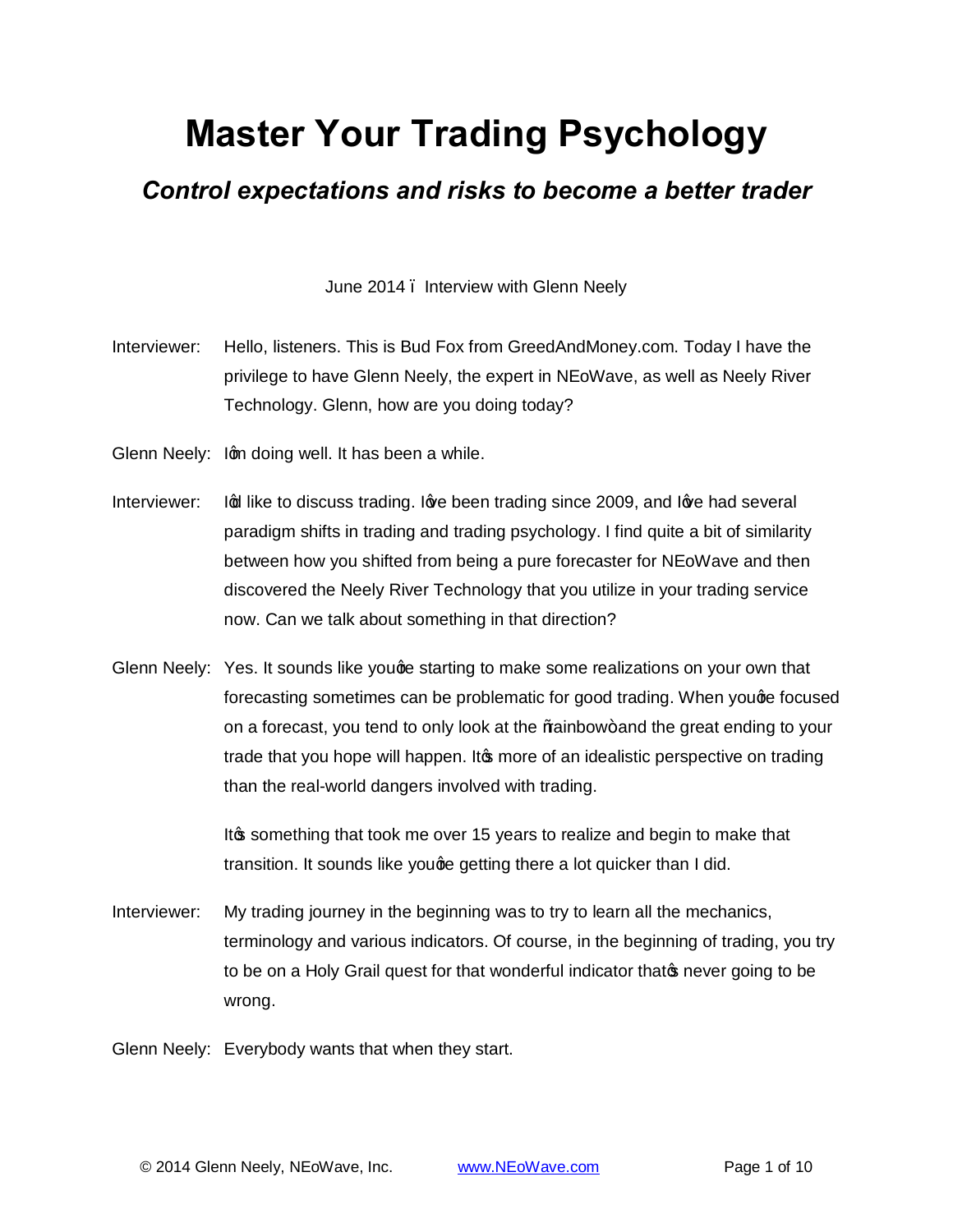Interviewer: I went through that – I thought somehow I could miraculously forecast the market. Obviously, that Holy Grail quest was a failure. I realized that market conditions change all the time.

> My next quest was to try to really be very good at market analysis. Every day, during and after market, I study the market. I study the charts and analyze all kinds of internal indicators such as graphs and all kinds of things to try to find that edge to tell me what the market would do tomorrow before I trade.

I spend tons of time doing that. Of course, once in a while In get it right and feel great. Sometimes I would lose quite a bit because I was fairly certain that that what the market was going to do.

Then I realized that on t what trading is all about. Trading is about risk management. Then I went into another shift of trying to really manage my risk, understanding that the market can do just about anything. That when I finally started working on my trading psychology.

It interesting when I reflect upon my entire journey as a trader. The first thing that a trader should work on is the psychology, but usually traders tend to get hurt a lot or have a few accounts blown. Then they realize that quite a bit is mental and the importance of managing yourself. your trading psychology.

Interviewer: Trading the markets is like a microcosm of life. Most people want all the problems they experience in life to be something else optional and not their own. The reality is that your life is pretty much the result of the decisions you make as you go through your life.

> There are things that can happen out of anyone control, such as tornadoes, hurricanes, and earthquakes, but generally it goes in the direction based on the decisions you make over a lifetime.

> Trading is the same way. It goes based on the decisions you make. It is not the market causing the problem. It is not other people. It is not the Federal Reserve. It to not "them + who are controlling the markets, even though we dong know who they are. It mostly boils down to managing risks properly and not letting your expectations influence too much about what you ge doing.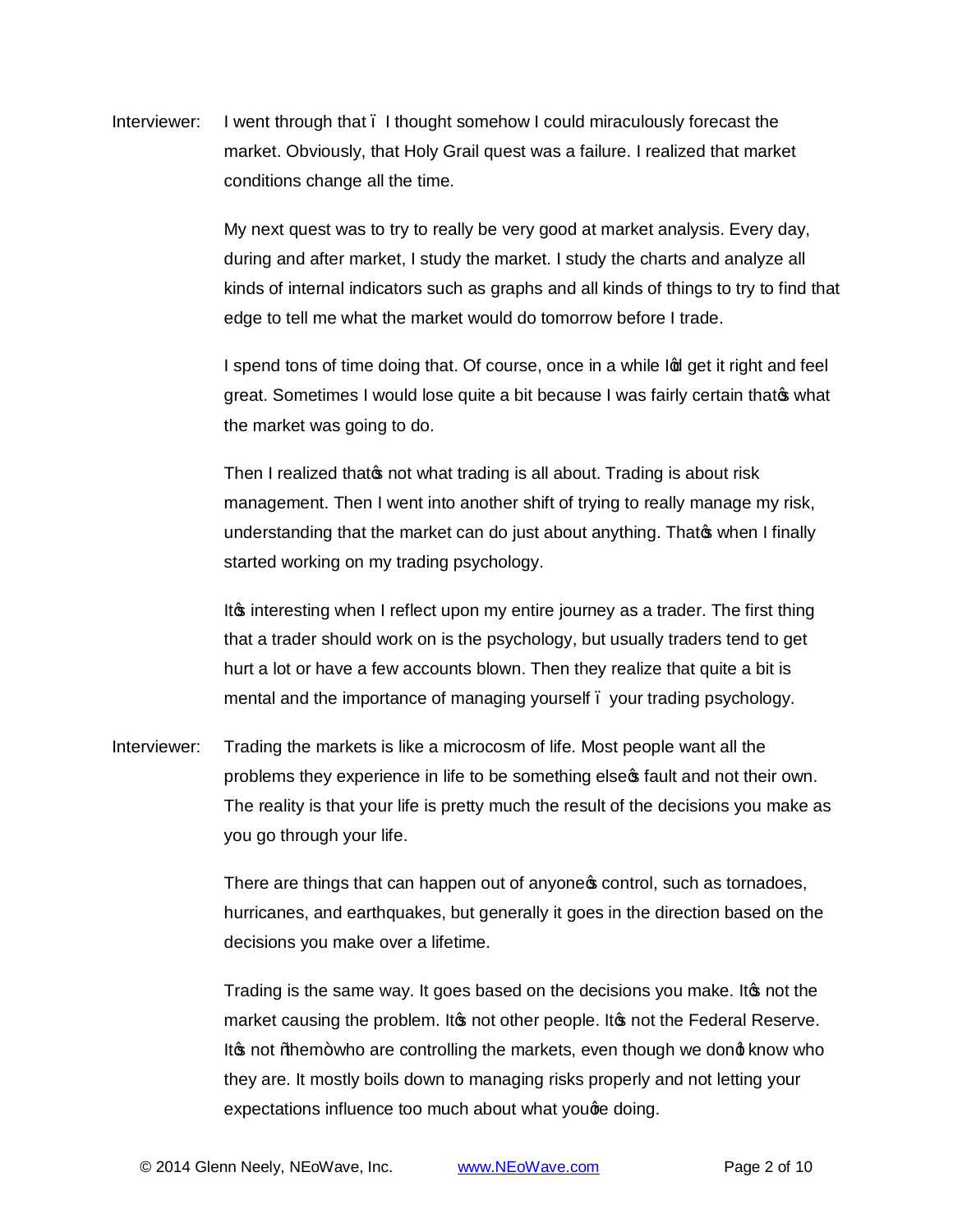Your focus is mostly on limiting risk initially on entry, getting risk to zero as quickly as possible, letting the world take the market wherever it to going to go, and then making sure youge trying to capture as many profits as possible in an unemotional and objective way. As you said earlier, thato what the whole Neely River concept is about.

Ito about trying to objectify and automate the process of trading, so it gets it out of the realm of opinions, emotions, and psychology. The focus is on logical and non-forecasting-based technology for entering and placing stops, moving stops, identifying targets, and having what I call aggressive stops to make more money, more profit.

That of really what has made all the difference for me. My trading in the last 10 years, and especially the last five years, is dramatically better than it was in the first 5, 10, 15 years of my career. It a all the result of this shift in focus away from forecasting as much as possible and more toward technology, style, strategy and risk management. It pnot about what I think the market is going to do.

- Interviewer: love been utilizing your service since 2009 or 2010. Iom not sure of the exact year you started the Neely River Technology.
- Glenn Neely: I was doing it in the background in a fuzzy, mixed River Theory/Wave Theory way, but it became much more dominant in probably 2008 or 2009. Then around 2010 or 2011, I began to incorporate it a great deal into my NEoWave Trading service. It became an integral part of the service. Now it oprobably the dominant part of my service.

Wave theory gives me the direction, but it doesnot give me any of the specifics of the trade. It almost exclusively River Theory now that dictates how we alle going to get in, where we going to place the stops, and which time frames we ge going to trade. All that is much more mechanically and logically determined, not emotionally or forecasting-determined.

Interviewer: I see a major shift in your service in the articles and information you provide to your customers. Being a customer of yours for many years, I realize that as well.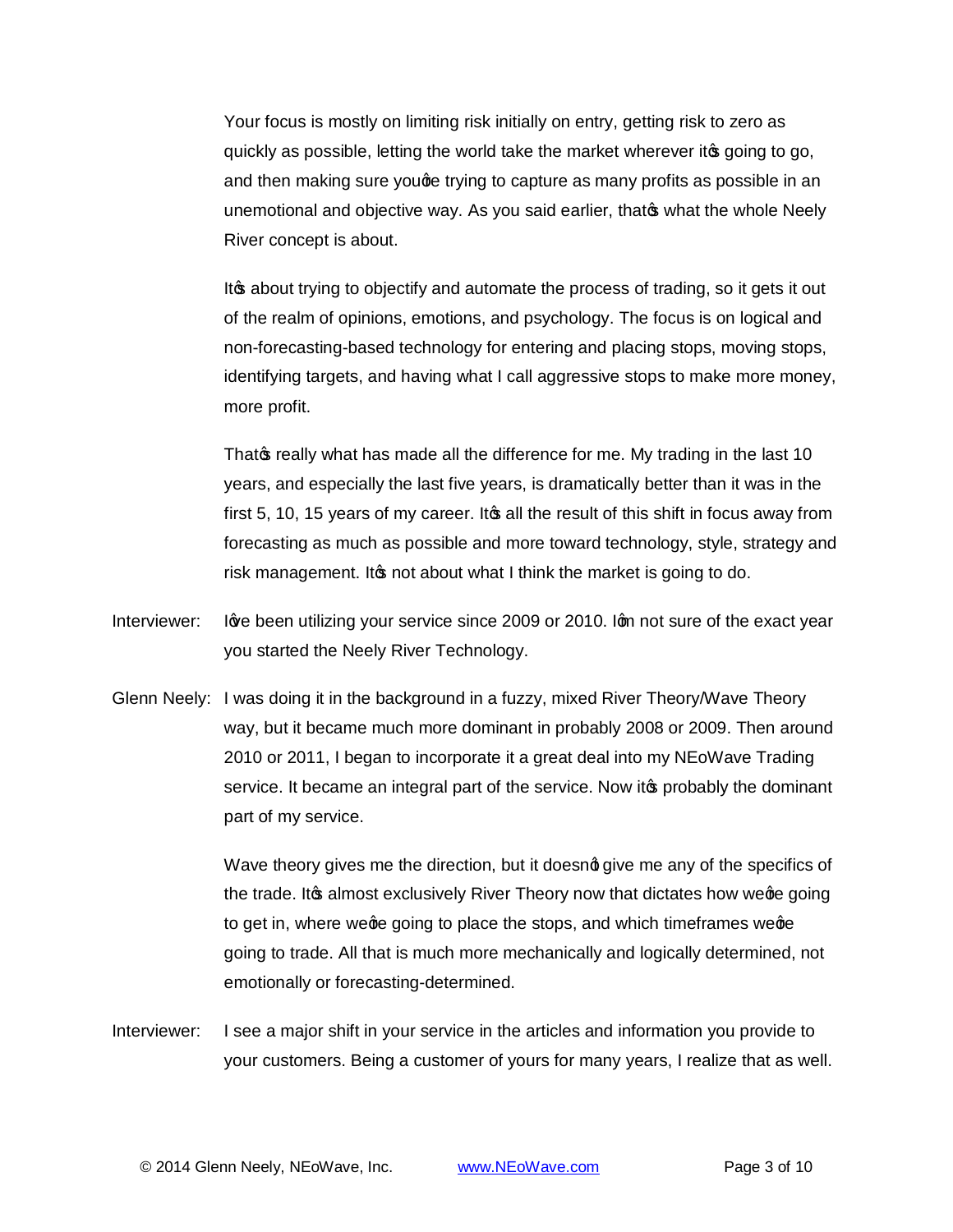In the beginning, you very much focused on forecasting. Sometimes it to really dead on. Of course, when it wrong, it wrong.

Now the forecasting is more used as a way of saying, **Regation State market is** going to do this, +but you would not recommend your customers enter a trade unless they get some kind of confirmation in your Neely River Technology to say this is how youge supposed to enter the market.

Glenn Neely: Right. For example, several people wrote to me recently saying, % ou sank those B waves, and then you go back up toward the high. + (This was a few weeks ago.) Why dong we trade the B wave rally?+

> This wasnot a public announcement. This was a private email. I said, % Waves are very unpredictable. You dong know how long they going to last or how big they going to get. I dong know whether it a going to make a new all-time high or not, which it could. It makes it very dangerous to trade B Waves, so lod skip the whole  $B$  Wave. $+$

Then they started saying, % we we not going to exceed the high or if it to only a  $50/50$  chance it might break the all-time high, $+$ which it did today and yesterday, "why dong we go short now because the risk is really low? $+$ 

I said, *M*<sub>c</sub>he chances are pretty good that it to going to break the high. I dong want to put a stop there and go short before and make a pretty good chance wege going to be stopped out. If Ind taken that trade, were have been stopped out.

When it comes to Wave theory, the way I incorporate it with River Theory is Ign only interested in trading the impulsive or trending waves. Iom only interested in trading Waves 1, 3, 5, A, C or E.

Ign not interested in trading Wave 2, 4, B, D or X. They ge just too dangerous. They ge all countertrends. You dong know exactly when they going to finish. You dong know how long they going to take a lot of times. You dong know what structure they ge going to take on.

They dond give you a lot of potential because they going against a bigger trend in the other direction. You might go up 100, and the downtrend will only be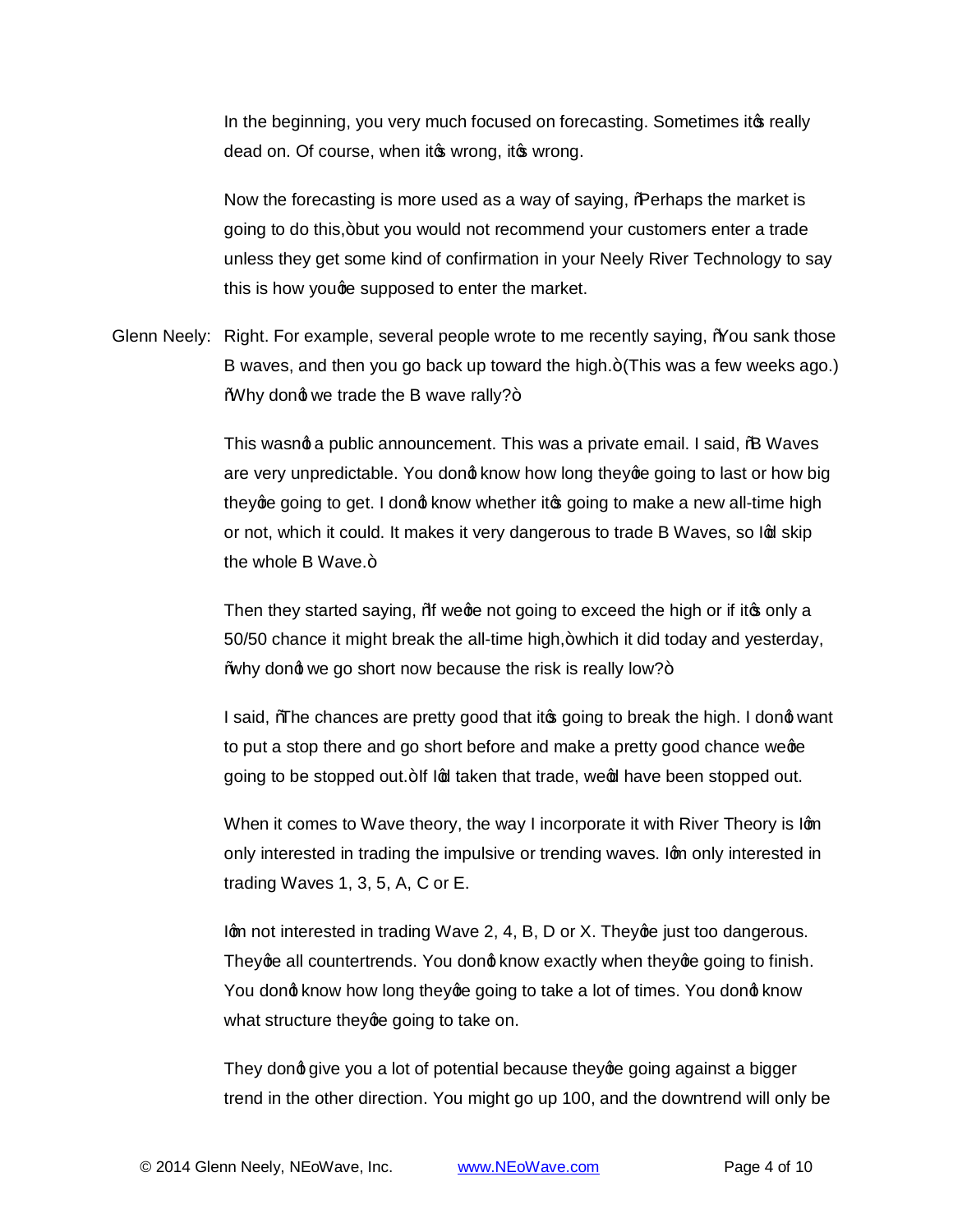half or a quarter of that. It the sort of stupid because youge not going where the big potential is. I always avoid trading B Waves, Z Waves, X Waves, 2 Waves and 4 Waves. Iom only interested in trading 1, 3, 5, A or C as a general rule.

Now that wege potentially getting close to the C Wave starting of what I think is this current ABC correction, I might consider going short. Still, I think it the risky because the downside isng that great. The really good trade is probably going to be the next buy signal after the psychology gets pretty scary and negative during the next decline.

You have to weigh whatos the risk to reward based on Wave theory? How much potential is there compared to the risk? Then I look at River Theory to give me the criteria of how to enter, where to place the stops specifically and how to move the stops. It the really in the stop movement and the targeting, which is objective with River Theory. It the extremely difficult with Wave Theory to know how to raise your stops while the market is trending and where to target your exit, because there a almost no way to know a trend is coming to the end until after it to over. There to may to know which lows are the right corrective lows to put stops, because you dong know if it t the first phase of an ABC or the end of an ABC. There are a lot of things that cand be known until after the fact, so I find it very difficult to manage a trade once youge in with Wave theory.

I only use Wave Theory to give me the direction. Everything else is determined much more scientifically and objectively with River Theory. I assume thatos the direction youge heading also.

Interviewer: Yes. Ign trying to become as mechanical as possible.

Glenn Neely: How are you doing with that?

Interviewer: It is great. Basically I spend two or three hours in the morning day trading. Since Igm a day trader, my timeframe is a little different than the service you provide, but I use that as more of a guideline. If I get a 1 move for the day, Iom basically done for the day.

> Previously how Ind do it is literally watch the regular hours and the after-market hours and read all kinds of articles about market analysis and how things are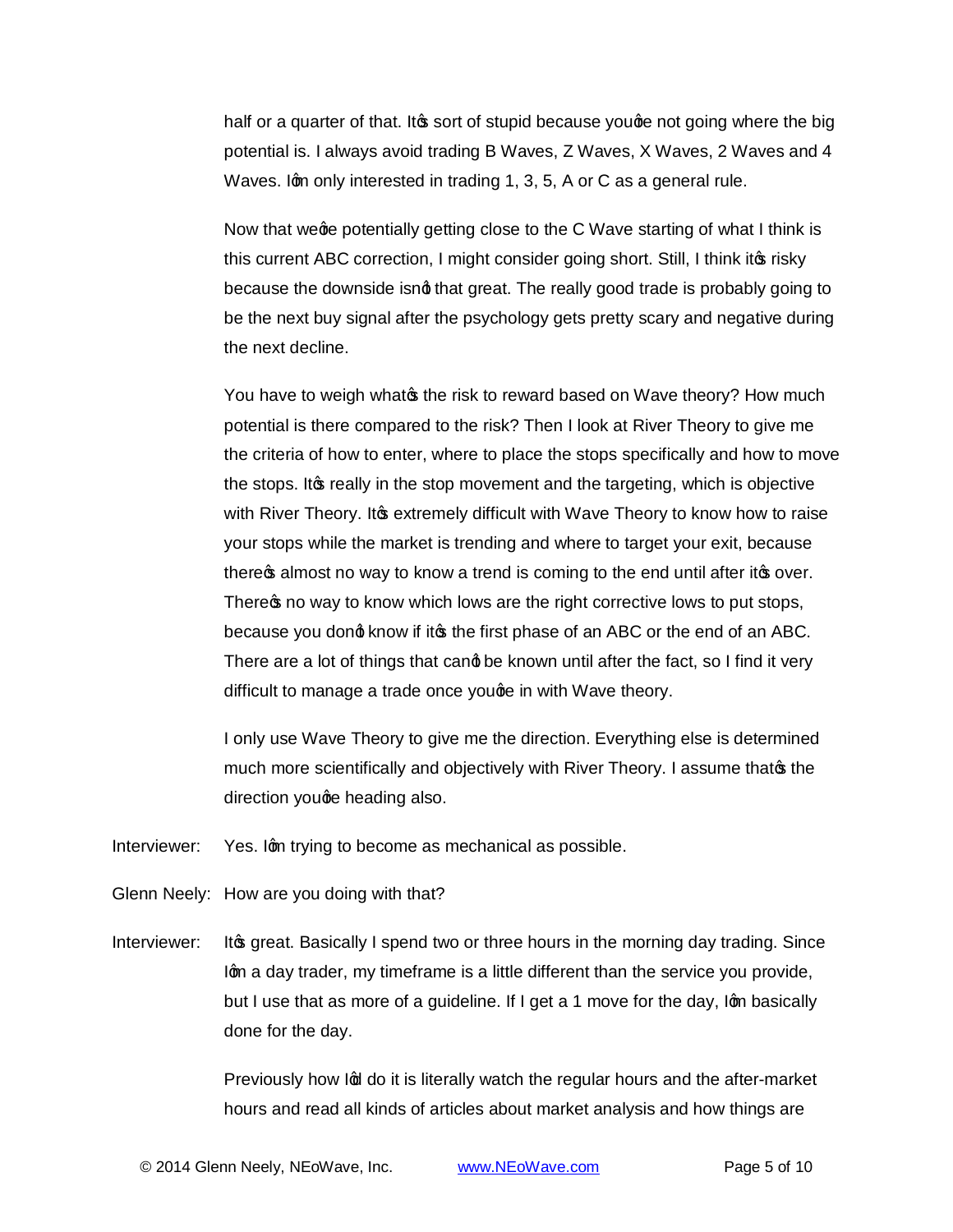supposed to go. In thear all kinds of opinions about what people were saying. It was so stressful!

Right now my life has been simplified. It os really relaxing. I get hit by my daily stop limit, which I have a certain percentage Ign willing to lose. When I lose that, Igm done for the day. And the next day is a brand-new day. Some days I dong even trade if it is really choppy.

It<sub>s</sub> been quite a journey to get to this point. Someone whose just getting started or is still struggling with that really has to take that paradigm shift to get to the point where they realize it ts not that complicated. You shouldne make it so complicated.

Trading is not easy, but it to fairly simple if you have a certain type of rule on how youge supposed to get into the market and how youge supposed to get out. If you follow that to a T, over the long run its similar to playing poker.

Glenn Neely: As long as you manage risk.

Interviewer: That is right. You have some kind of odds that you manage.

Glenn Neely: That the been my experience too. I thought Wave theory was the magic answer to everything and that as long as I could predict the market, Independent of the equal to the equal to the market. money. It took me about 15 years to realize that wasnd true.

> Once I got past that and started to let the market do more of the dictating to tell me when the move stopped, I became more of a reactionary trader and not a forecasting trader. I didnot worry as much about what I thought was going to happen as what I could prove had already happened.

When I trade now, it  $\mathcal{L}$  what has happened today that allows me to do something different about my current position? $+$ 

Right now wege in long T-notes. According to River Theory, if we have an up day tomorrow, Ign going to be able to raise our stop well above breakeven. Ign not anticipating that Ign going to be able to raise the stop there. Ign waiting for the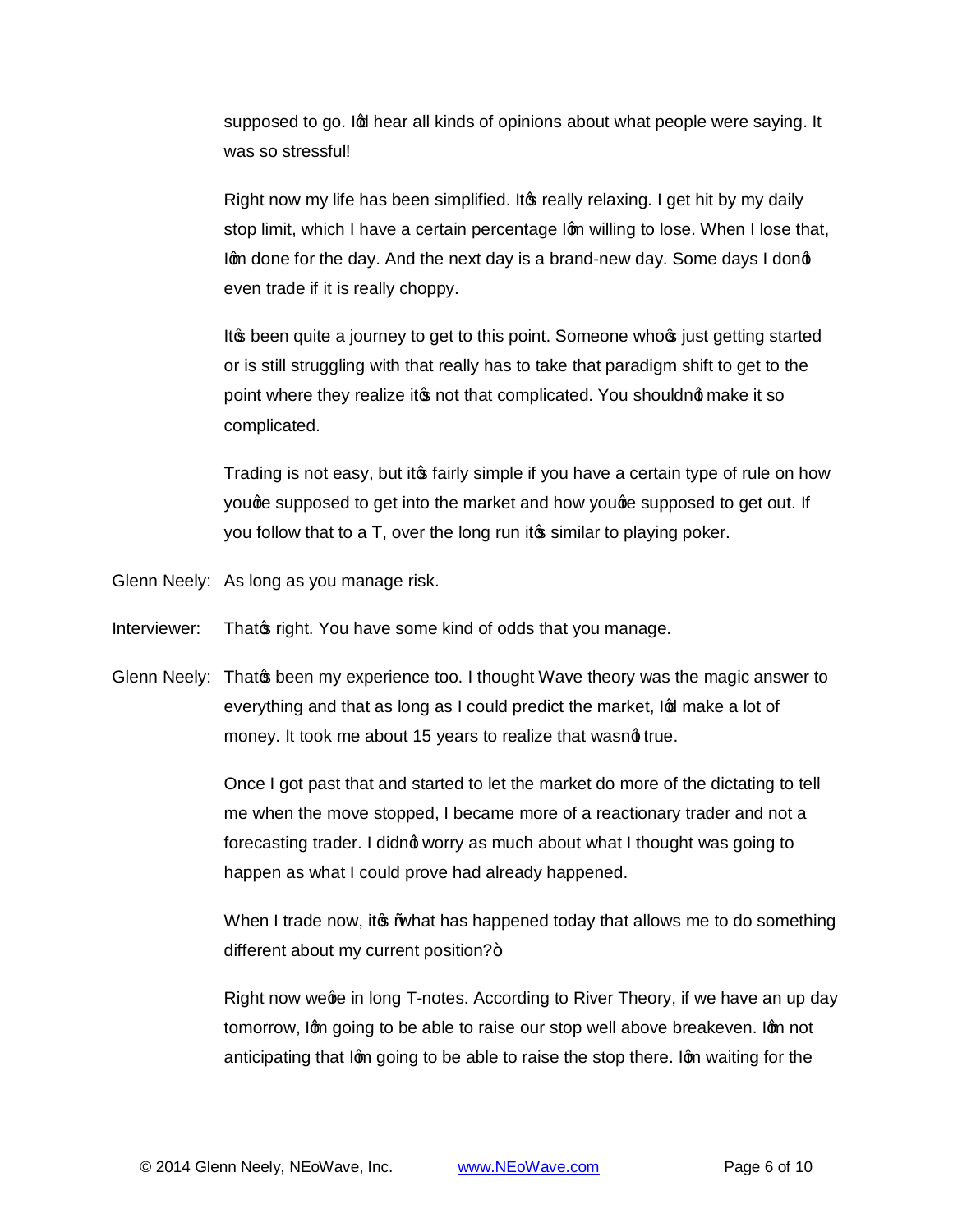market to do something that then tells me it to okay to do what I was waiting to do. I wasnot predicting it to happen. I was waiting for it to happen.

That **s** a completely different approach from what most people do. They spend all this time trying to think what opting to happen, and they take action on what has not proven to be reality.

- Interviewer: That op how I think my trading style has changed. Before, I had been very much of a top and bottom picker.
- Glenn Neely: Yes, anticipating.
- Interviewer: That of right. Of course, sometimes Indeget to a good trade. It ophenomenal because you hit on the spot.
- Glenn Neely: That doesnot happen too often.
- Interviewer: Exactly. The probability of that is not high. Now I tend to be a trend trader where I try to get in. I will never make the most money and get the beginning few ticks or the last few ticks, but I try to get the middle, the meat.

That has also changed my life in terms of stress level as well. Before that, the multiple stops. It does some kind of psychological hindrance to your ability to feel good about your trading. Now it of different.

Glenn Neely: Most people when they ge new to the business are so into the forecasting and so desperately want to make money that they think every day is the day the market is going to have a massive move, and that ogoing to be the day they ge going to make a killing. They spend all their time planning for and trading for an event that of extremely rare. Most of the time, not much happens.

> It reminds me of a cohort of mine. I guarantee you for almost 10 continuous years, every week, every day, every month he was saying, "This is going to be the day the market is going to crash and the whole world is going to hell. + It was his relentless assumption.

> We talk by email on a pretty regular basis, and I keep telling him, % ou cand get massive market moves no matter what you think, no matter how bad the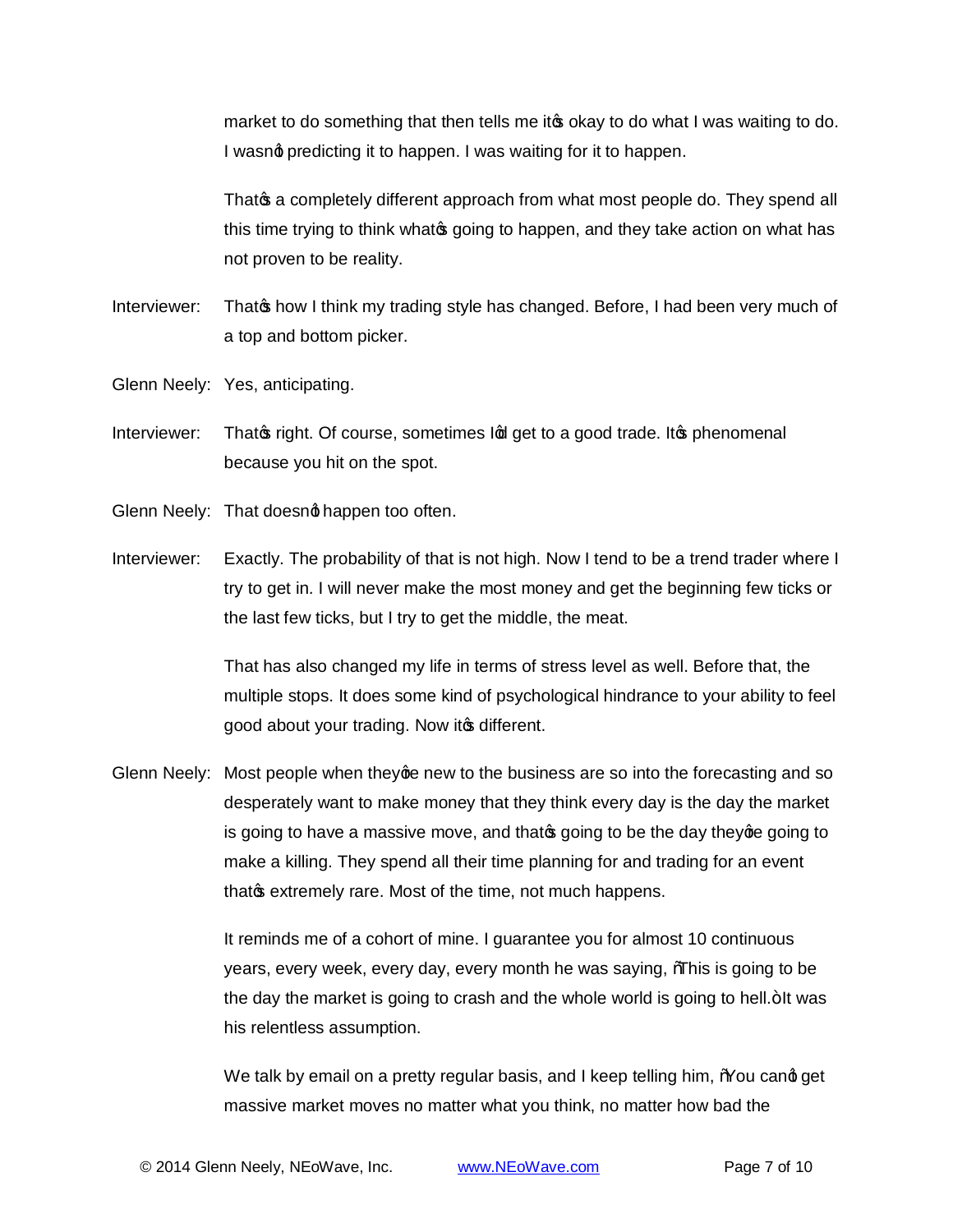statistical analysis is, no matter how lopsided the banking system gets or the credit margin ratios get . no matter or what a going on. Until the public is obviously involved in the market, no major top or bottom can ever happen, not that love ever seen in my lifetime. You always need extreme fear or optimism. The public is talking about it. It is on the news. People are involved. It in the newspapers and on local television. It's either good or bad.+

Right now, none of my friends are talking about the stock market at all. Ign talking about outside of the realm of people in the business. If you go out to parties, nobody talks about the stock market. If you watch the local news, there wo virtually no mention of the stock market, so we cand be at the end of anything serious yet.

The only way the big traders can get out of their positions is if the unprofessional amateurs get into long positions. A necessary part of that phenomenon is that you have to create buzz and interest, which is sort of like advertising. That advertising is free, but it catches on with the public. As some people in the public start making more money and tell their friends. Those friends might get involved and make money. Then they tell their friends. It eventually creates this momentum of action and involvement that then is picked up by the news media and paper because they ge feeding them the information they want to hear.

If the market is a very popular thing among a lot of people, then the media is going to start talking about it. The papers and magazines will start talking about it because they know people want to hear about it.

Until they ge all involved and participating, you cang have a major stock market top or bottom. Iwe told him for years, %top just not there yet. There of not enough involvement.+

Once in a while there might be a juncture where it might be happening. Then  $I\varphi$ take a short-term chance, but then it goes away for months or a year or more. Then we get to another juncture where it might be happening.

At this juncture right now, there clearly is not enough excitement. Even though he keeps quoting me all these statistics about how over bar we are and how there  $\phi$ so much margin debt in the market, I say, "All that is fine, but the final missing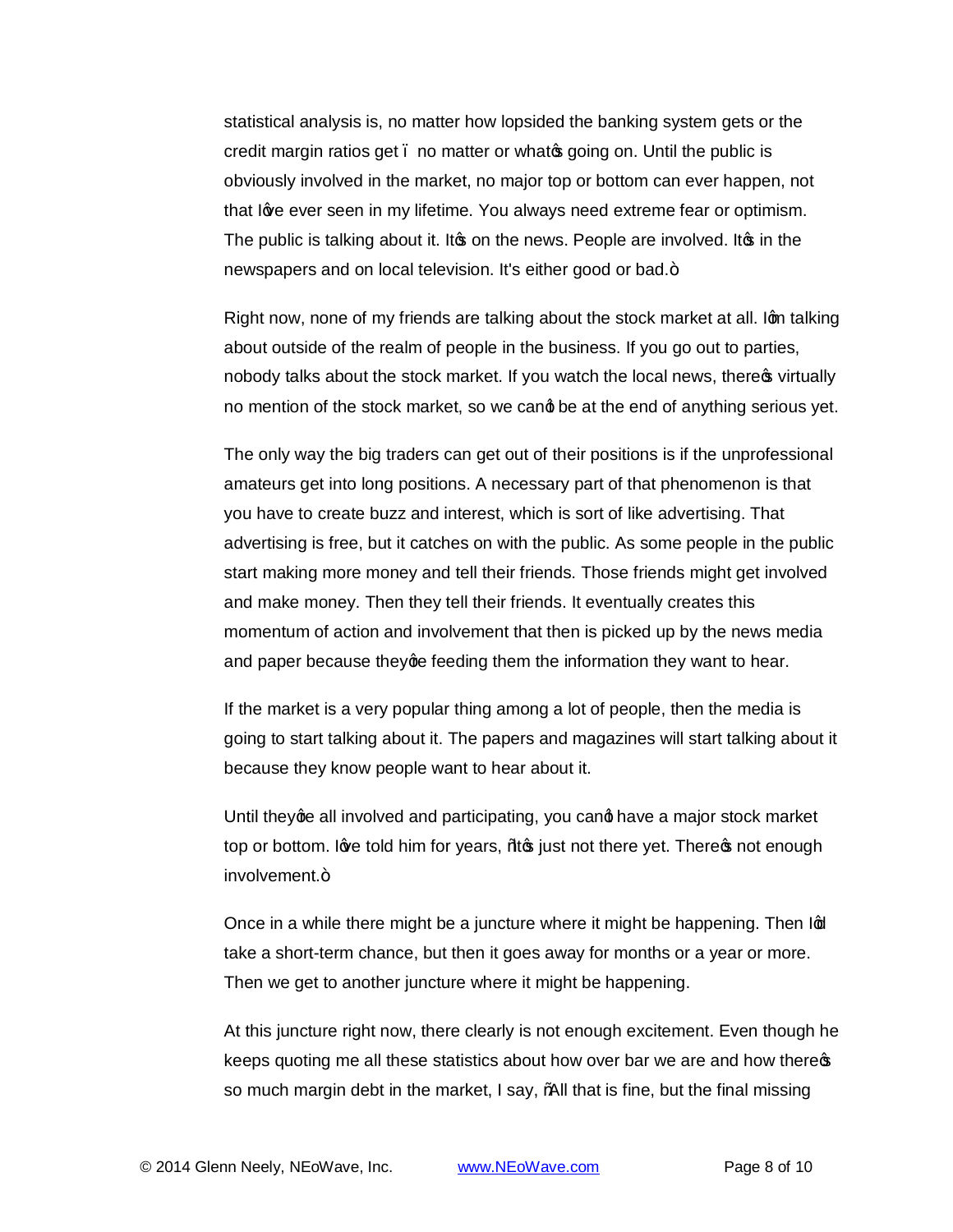part which always has to be in place is this psychology of the market. There has to be a lot of excitement for a major top. There has to be a lot of fear and depression for a major bottom. And we are not there yet. $+$ 

- Interviewer: Yes. The major top I personally experienced was 1999/2000, the NASDAQ stock. That the time where everybody was talking about it. The news was always talking about some dot-com that had negative earnings and was still trading at a crazy price. I suspect that the level of excitement you ge talking about for a potential market top.
- Glenn Neely: Yes. My experience was that until the local media stations and local newspapers start talking about the market, youge not at the up end. It almost always will involve low-level, non-financially oriented publications and news shows to finally mention the stock market on a relatively regular basis with some level of excitement. Was been making new highs every month for the last year.+

There the some giddiness, excitement or optimism at the local newspaper and local television level. That when you create enough involvement by the unexperienced, amateur public investor to create a top or bottom in the market. We dong have that yet. The minute you start seeing that is generally when the beginning of the end is near.

These are all the trends that Ige experienced in my life. You mentioned 1999. The 1966 through 1972 through 1982 period where there was the peak in  $66, 1$ was alive but just a kid. I experienced the 1980/\$2 pessimism period very clearly. There was the  $\mathcal{B}7$  top, the  $\mathcal{B}8/\mathcal{B}9$  bottom, the  $\mathcal{B}5$  period of pessimism, and obviously the dot-com peak in 2000, the 2002 low, the 2007 high, the 2009 low, and now the current period. I think some time in the next three to six months we going to create another major market top.

loye experienced eight major tops and bottoms total in my career. From all those experiences, I can say we just dong have the kind of broad-based interest we need in the market to create a top yet. I think it going to happen later this year. Wege just not there yet.

Interviewer: Sure.